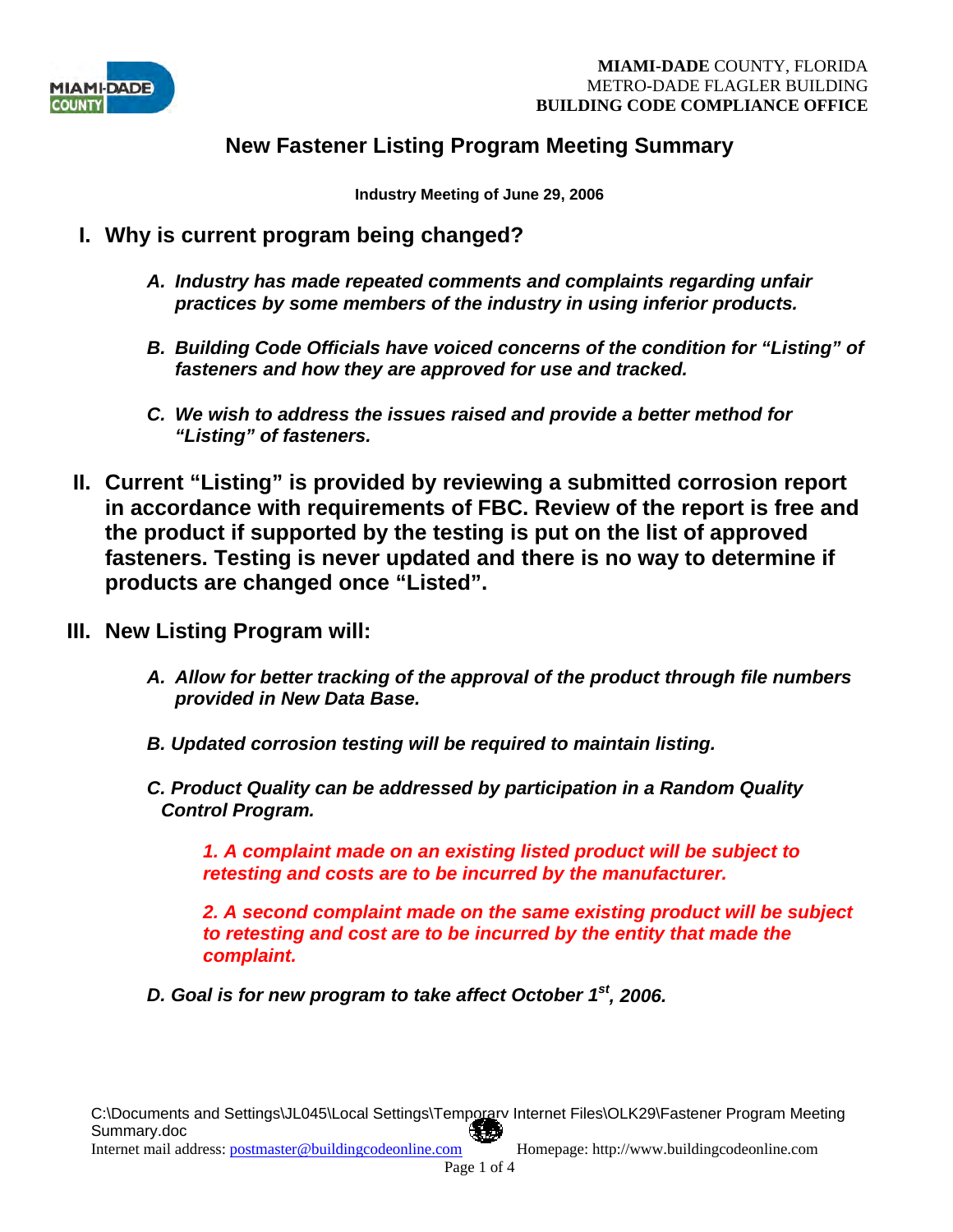

- **IV. Go over Checklist Requirements.** 
	- *A. A listing will be for 1 type of fastener from one or multiple plants. Testing is required from each plant.* 
		- o *+1/2" of fastener length will be included for the fastener tested.*
		- o *A fastener with a different diameter is considered a different fastner and will require its own listing.*
- **V. Transition for already "Listed" Fasteners into the New Listing Program.** 
	- *A. All existing company's that are currently listed will be grandfathered in and given a 1 year approval.*
	- *B. New Approved Roofing Products list will show an expiration date for all Fasteners listed of October 1, 2007.*
	- *C. At the time of 2007 renewal, if your current listed product test report is less than 2 years old, it will be accepted.*
	- *D. New test reports may not be more than 6 months old at the time of submittal.*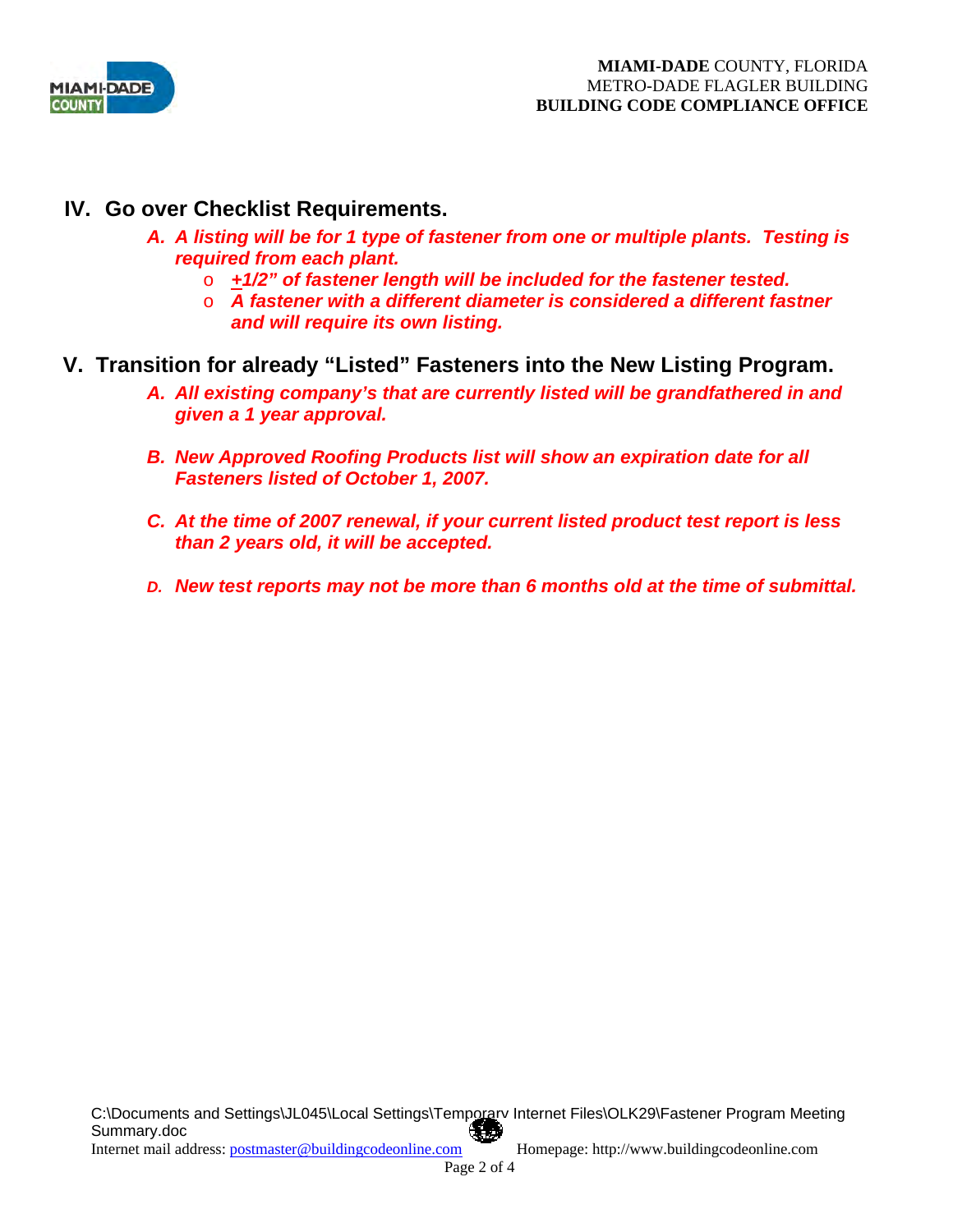

## **CHECKLIST #0195 FOR THE CERTIFICATION LISTING OF: ROOFING FASTENERS and BATTEN PLATES**

### **A New Submittal must include:**

- 1. A complete Product Control Application for Hourly Rate Services and checkmark the Listing Services Box.
- 2. A non-refundable filing fee in the form of a check with the name of the applicant printed in the check in the amount in accordance with current fee schedule (\$75.00 for a five (5) year Listing).
- 3. Letter from applicant containing the following:
	- a. Specific request for Listing of the products and their specific use. (See Building Volume, Chapter 1517, of the Florida Building Code for requirements for the HVHZ areas)
	- b. Model names and dimensions of the products in the Listing Certification. (One (1) fastener model per Certification Listing)
	- c. Statement of agreement to a Random Quality Control Audit program where the Listed fasteners can be acquired from a local supply house and sent to an approved lab of applicant's choice for corrosion retesting at applicant's cost.
- 4. A drawing identifying specimen(s) tested.
- 5. All required testing, which shall be performed by Miami-Dade County Certified laboratories. Tests should not be older than six months from time of completing the test to time of submittal.
- 6. Current laboratory tests and reports in compliance with protocol TAS 301. Choose one of the tests listed below or both depending on the type of Listing desired.
	- a. Corrosion resistance in compliance with TAS 114 Appendix E, Section 2 (ASTMG 85), for salt spray for 280 hrs.(For roofing nails and tin-caps) \**See notes 1 and 2*
	- b. Corrosion resistance in compliance with TAS 114 Appendix E, Section 2 (ASTM G 85), for salt spray for 1000 hrs.(For roof tile nails or fasteners) \**See notes 1 and 2*
	- \*Notes: 1. Five (5) specimens minimum required per model per test. 2. Fastener length tested qualifies +/- 0.5" length of the same diameter.

## **Renewal Submittal:**

- 1. Same as items (1) and (2) above.
- 2. Letter from applicant containing the following:
	- a. Request to renew the Listing Service for the product and its specific use.
	- b. Statement that product has not changed.
	- c. Agreement to a Random Quality Control Audit program where the Listed fasteners can be acquired from a local supply house and sent to an approved lab of applicant's choice for corrosion retesting at applicant's cost.
- 3. Submit new corrosion testing in keeping with the type of Listing being renewed. (Retesting is not required if the product was randomly tested and passed under the Quality Control Program within two (2) years of the renewal submittal.

C:\Documents and Settings\JL045\Local Settings\Temporary Internet Files\OLK29\Fastener Program Meeting Summary.doc